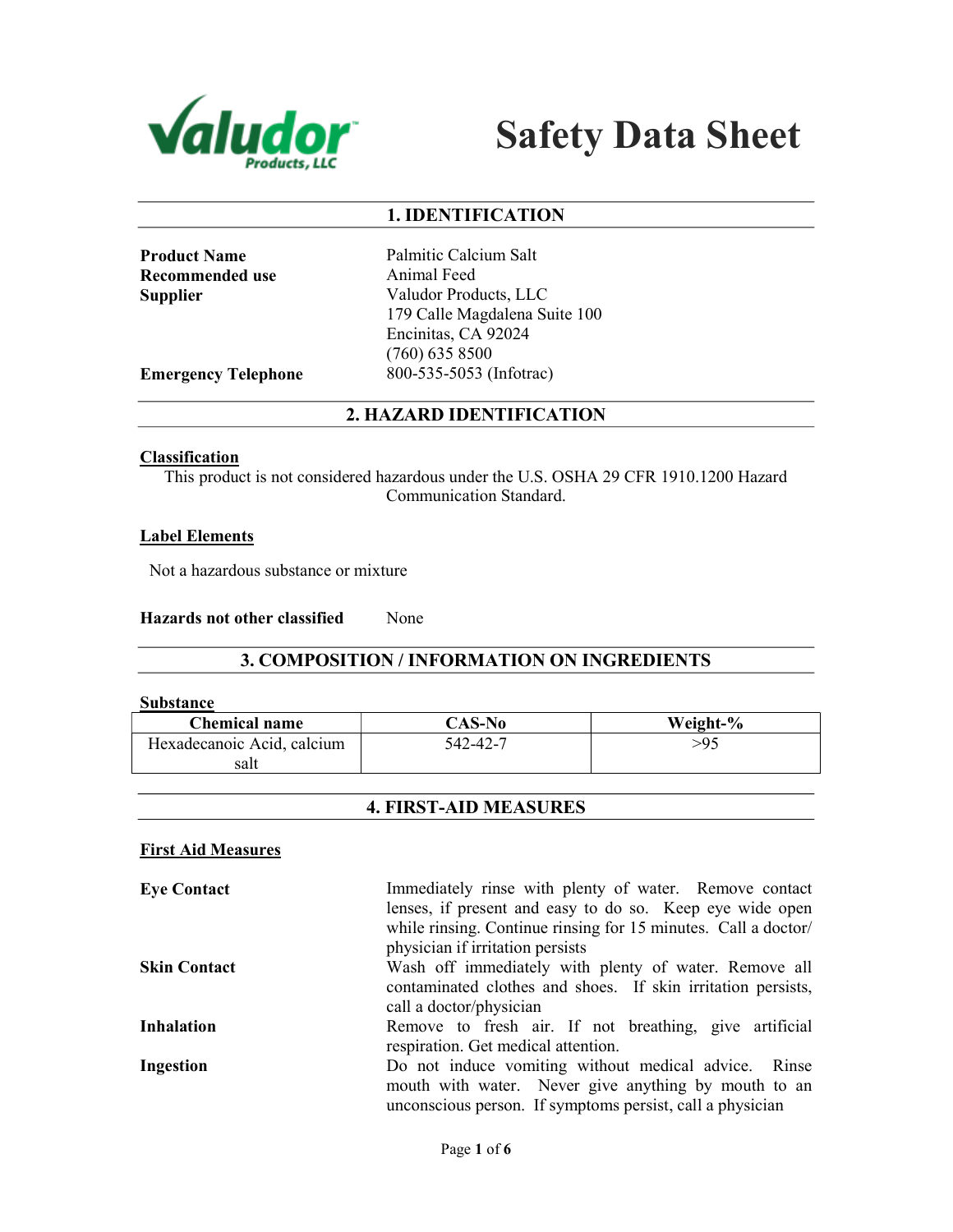#### Most important symptoms/effects, acute and delayed

| <b>Symptoms</b> | No information available |
|-----------------|--------------------------|
|                 |                          |

## 5. FIRE-FIGHTING MEASURES

Suitable extinguishing Media Use any means suitable for extinguishing surrounding fire.

Unsuitable Extinguishing Media No information available

#### Specific Hazards Arising from the chemical

Hazardous combustion products Thermal decomposition can lead to the release of irritation or toxic gases and vapors; including and not limited to: Carbon Oxides, Calcium Oxides

#### Protective equipment and precautions for fire-fighters

As in any fire, wear self-contained breathing apparatus pressure-demand, MSHA/NIOSH (approved or equivalent) and full protective gear.

## 6. ACCIDENTAL RELEASE MEASURES

#### Personal precautions, protective equipment, and emergency procedures

| <b>Personal precautions</b> | Avoid contact with eyes, skin and clothing. Avoid breathing |
|-----------------------------|-------------------------------------------------------------|
|                             | vapors or mists. Use personal protection recommended in     |
|                             | Section 8. Ensure adequate ventilation.                     |

#### Methods and materials for containment and cleanup

| <b>Methods for clean-up</b>      | Sweep or vacuum up and place in appropriate container for |  |                                                   |  |  |
|----------------------------------|-----------------------------------------------------------|--|---------------------------------------------------|--|--|
|                                  |                                                           |  | disposal. Keep unauthorized personnel away. Avoid |  |  |
|                                  | generating dust.                                          |  |                                                   |  |  |
| <b>Environmental Precautions</b> |                                                           |  | Prevent entry into waterways or sewers            |  |  |

## 7. HANDLING AND STORAGE

#### Precautions for safe handling

Do not breathe dust. Avoid dust formation. Avoid contact with eyes, skin and clothing. Use personal protective equipment recommended in section 8. Remove and wash contaminated clothing before reuse. Do not eat, drink or smoke when using this product.

### Conditions for safe storage, including any incompatibilities

Store in a cool/low-temperature, well-ventilated, dry place. Keep containers closed and labeled when not in use. Keep away from incompatible materials listed in section 10. Avoid possible sources of ignition (halogen, spark, flame).

## 8. EXPOSURE CONTROLS / PERSONAL PROTECTION

## Exposure Guidelines

This product does not contain any hazardous materials with occupational exposure limits established by the regional specific regulatory bodies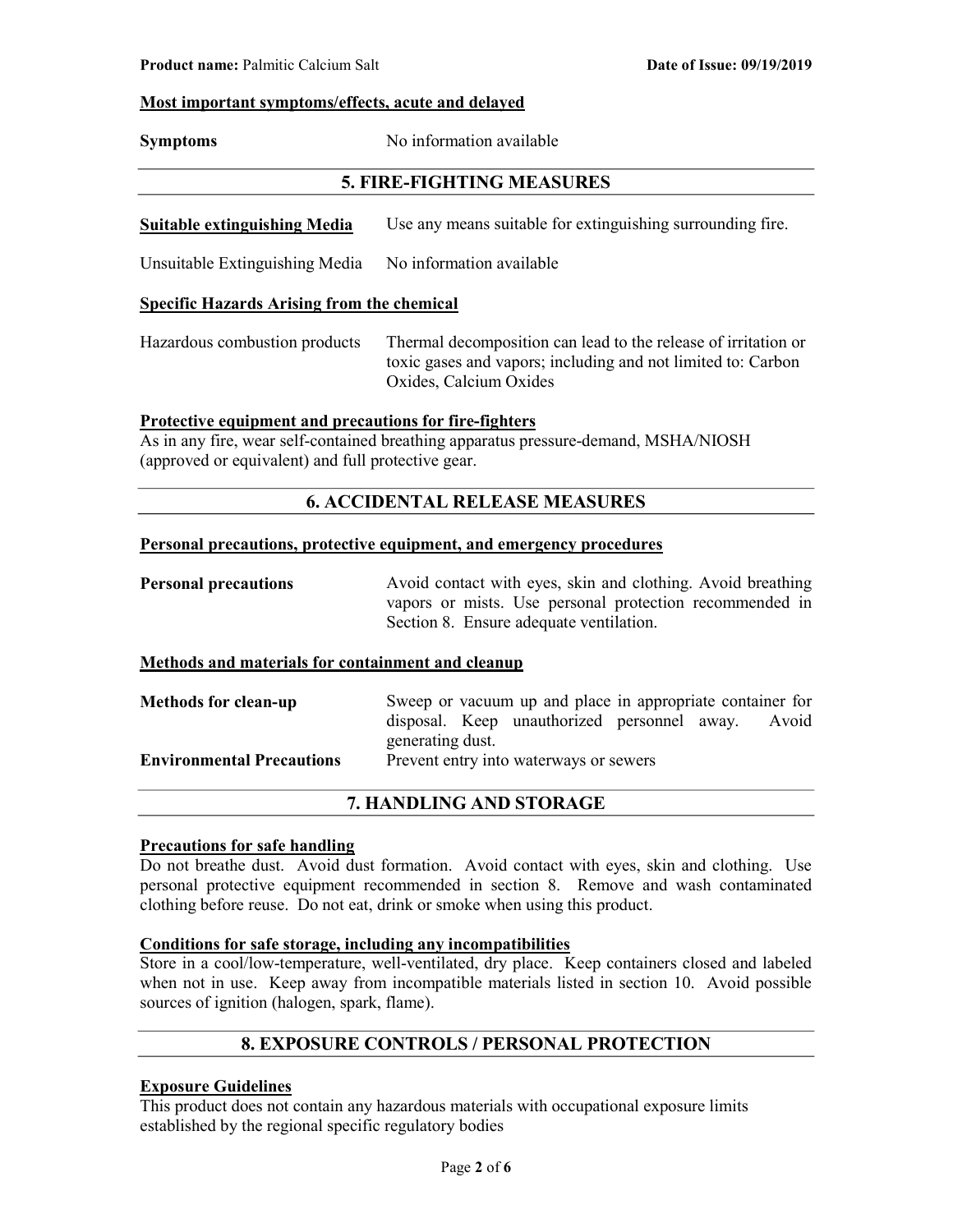# Appropriate engineering controls

Ensure adequate ventilation, especially in confined areas. Consider the potential hazards of this material, applicable exposure limits, job activities and other substances in the workplace when designing controls and selecting personal protective equipment.

#### Personal Protective Equipment

| <b>Eye/face protection</b>    | Use safety goggles                                           |
|-------------------------------|--------------------------------------------------------------|
| <b>Skin protection</b>        | Choose the appropriate protective clothing and gloves based  |
|                               | on the tasks being performed to avoid exposure to skin. Wear |
|                               | protective gloves. Wear protective work clothing             |
| <b>Respiratory protection</b> | Not required under normal circumstances. If exposure limits  |
|                               | are exceeded or if irritation or other symptoms are          |
|                               | experienced use a NIOSH/MSHA approved respirator             |
| <b>Hygiene Measures</b>       | Handle in accordance with good industrial hygiene and safety |
|                               | practices. Do not eat, drink or smoke when using this        |
|                               | product.                                                     |

| Appearance<br><b>Physical state</b><br>Odor<br><b>Odor threshold</b><br>pH<br>Melting point / freezing point<br><b>Boiling point / Boiling range</b><br><b>Flash point</b><br><b>Evaporation rate</b><br><b>Flammability</b><br><b>Flammability or explosive</b> | <b>Yellowish Brown Granule</b><br>Solid<br>Slightly Acidic<br>No information available<br>Not applicable<br>No information available<br>Not applicable<br>Not applicable<br>Not applicable<br>No information available                                                  |
|------------------------------------------------------------------------------------------------------------------------------------------------------------------------------------------------------------------------------------------------------------------|-------------------------------------------------------------------------------------------------------------------------------------------------------------------------------------------------------------------------------------------------------------------------|
| limits<br><b>Upper</b><br>Lower<br>Vapor pressure<br><b>Vapor density</b><br><b>Specific Gravity</b><br>Solubility in water<br><b>Partition coefficient</b><br><b>Auto-ignition temperature</b><br><b>Decomposition temperature</b><br><b>Viscosity</b>          | No information available<br>No information available<br>No information available<br>No information available<br>No information available<br>Not Soluble<br>No information available<br>No information available<br>No information available<br>No information available |

## 9. PHYSICAL and CHEMICAL PROPERTIES

## 10. STABILITY AND REACTIVITY

| <b>Reactivity</b>                            | None known under normal conditions.                  |
|----------------------------------------------|------------------------------------------------------|
| <b>Chemical stability</b>                    | Stable under ordinary conditions of use and storage. |
| <b>Possibility of hazardous</b><br>reactions | None under normal processing.                        |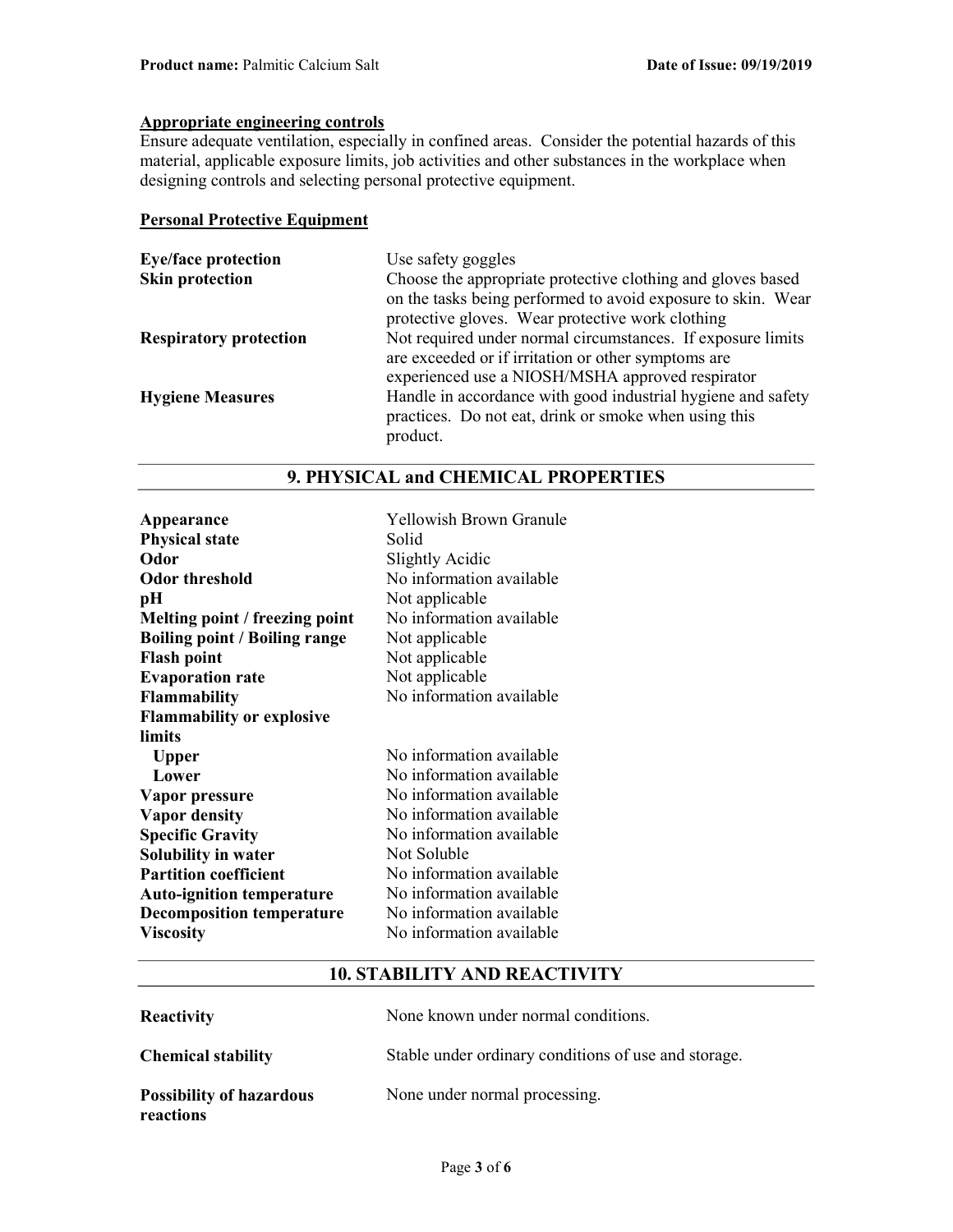| <b>Conditions to avoid</b>                 | Avoid dust formation. Excessive heat, wetness.                                  |  |
|--------------------------------------------|---------------------------------------------------------------------------------|--|
| Incompatible materials                     | Strong Acids and Bases.                                                         |  |
| <b>Hazardous decomposition</b><br>products | Hazardous combustion can lead to the release of irritating<br>gases and vapors. |  |

## 11. TOXICOLOGICAL INFORMATION

#### Information on likely routes of exposure

| <b>Skin contact</b> | May cause skin irritation                 |
|---------------------|-------------------------------------------|
| Eye contact         | May cause eye irritation                  |
| Inhalation          | May cause irritation of respiratory tract |
| Ingestion           | May be harmful if swallowed               |

Symptoms related to the physical chemical and toxicological characteristics No information available

#### Delayed and immediate effects and also chronic effects form short and long-term exposure

| Skin damage/irritation          | Not classified |
|---------------------------------|----------------|
| Eye damage/irritation           | Not classified |
| <b>Sensitization</b>            | Not classified |
| <b>Mutagenic effects</b>        | Not classified |
| Carcinogenicity                 | Not classified |
| <b>Reproductive toxicity</b>    | Not classified |
| <b>STOT</b> – single exposure   | Not classified |
| <b>STOT</b> – repeated exposure | Not classified |
| <b>Aspiration hazard</b>        | Not classified |

#### **Acute Toxicity**

#### Component information

| Component          | <b>Cas-No</b> | LD50 Oral               | LD50 Dermal | LC50 Inhalation |
|--------------------|---------------|-------------------------|-------------|-----------------|
| Hexadecanoic       | 542-42-7      | $>10,000 \text{ mg/kg}$ | $\sim$      | -               |
| Acid. Calcium salt |               |                         |             |                 |

## 12. ECOLOGICAL INFORMATION

#### Ecotoxicity Not classified.

| Component          | <b>Freshwater Fish</b>  | <b>Freshwater Algae</b> | Water Flea               |
|--------------------|-------------------------|-------------------------|--------------------------|
| Hexadecanoic Acid. | $LC50:$ > 100 mg/L, 96h | $EC50:$ > 100 mg/L,     | $\overline{\phantom{0}}$ |
| Calcium salt       |                         | 72h                     |                          |
| Cas-No: 542-42-7   |                         |                         |                          |

## Persistence and degradability No information available

## Bioaccumulative potential No information available

#### Mobility in soil No information available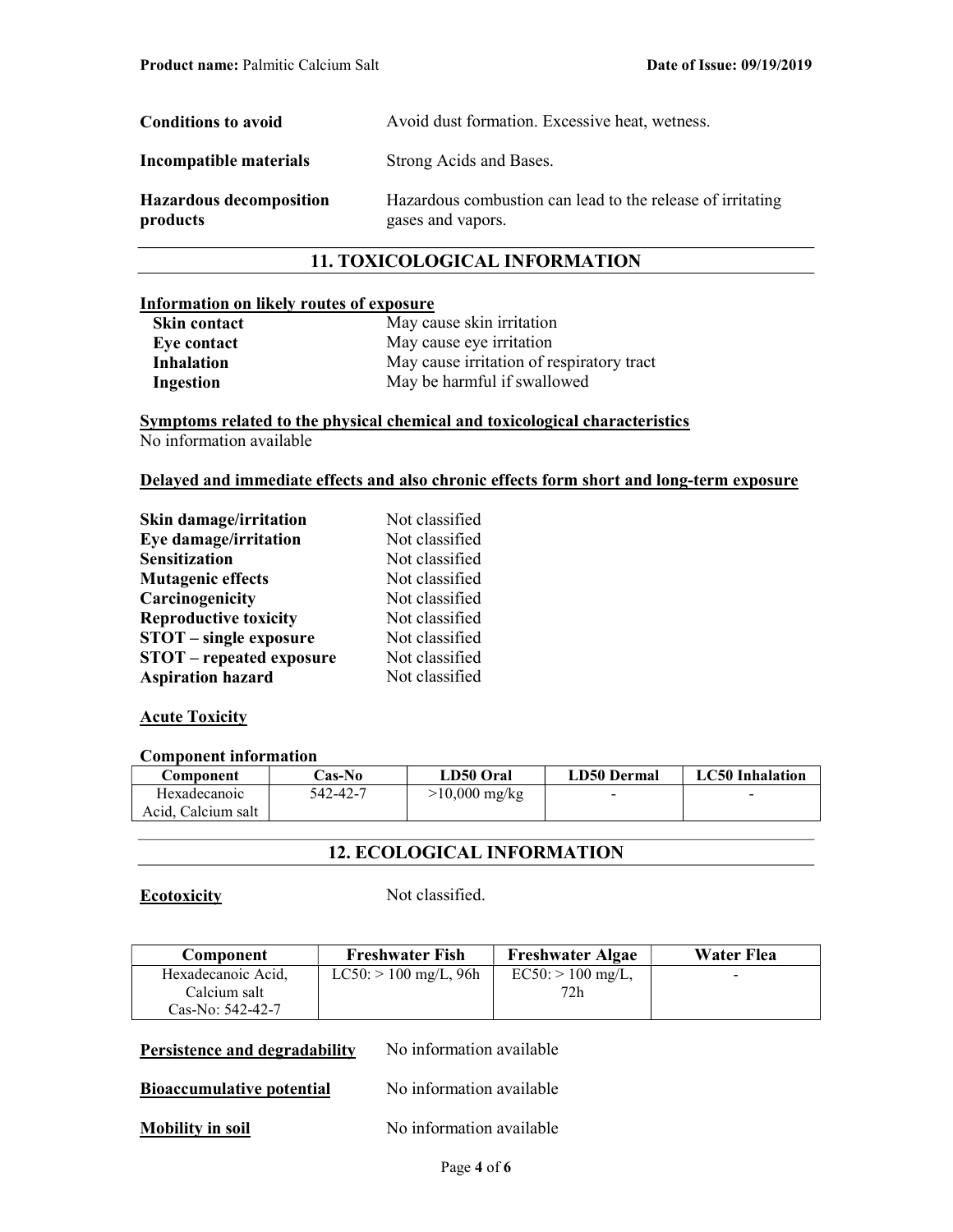Other adverse effects No information available

## 13. DISPOSAL CONSIDERATIONS

Waste Disposal Methods Processing, use, or contamination of this product may occur during product use. Accordingly, it is the responsibility of the user to determine the proper disposal methodologies. Consult the appropriate state, regional or local regulations to ensure complete and accurate classification. Dispose of contaminated packaging in accordance with local regulations.

## 14. TRANSPORT INFORMATION

| <b>DOT</b>  | Not regulated |
|-------------|---------------|
| <b>IATA</b> | Not regulated |
| <b>IMDG</b> | Not regulated |

## 15. REGULATORY INFORMATION

#### International Inventories

| <b>TSC</b><br>- 17<br>ᆂᄓ<br>◡▴ | www      |
|--------------------------------|----------|
| <b>DSL</b>                     | - 1900 - |

#### US Federal Regulations

TSCA section 12(b) Export Notification Not regulated

#### SARA 313

Section 313 of Title III of the Superfund Amendments and Reauthorization Act of 1986 (SARA). Not applicable

### SARA 311/312 Hazard Categorization

| Acute health hazard   | Nο           |
|-----------------------|--------------|
| Chronic Health Hazard | $\rm No$     |
| Fire hazard           | $\rm No$     |
| Pressure              | No           |
| Reactivity            | $N_{\Omega}$ |

#### CERCLA/SARA 302 & 304

Section 302 & 304 of Title III of the Superfund Amendments and Reauthorization Act of 1986 (SARA). Not applicable

# CWA (Clean Water Act)

Not Applicable

#### US State Regulations